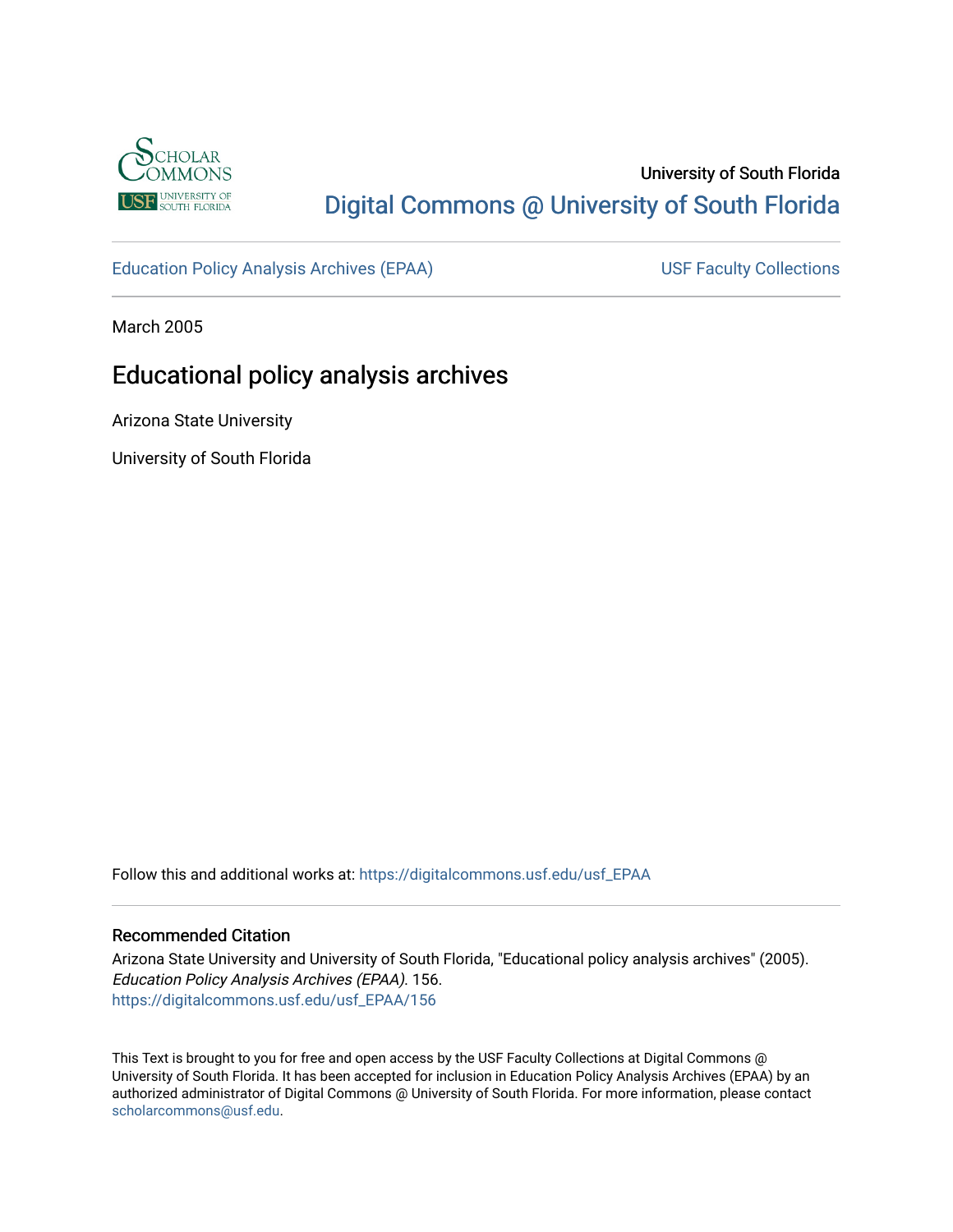# **EDUCATION POLICY ANALYSIS ARCHIVES**

**A peer-reviewed scholarly journal Editor: Sherman Dorn College of Education University of South Florida**

Copyright is retained by the first or sole author, who grants right of first publication to the **Education Policy Analysis Archives**. **EPAA** is published jointly by the Colleges of Education at Arizona State University and the University of South Florida. Articles are indexed in the Directory of Open Access Journals (www.doaj.org).

| <b>Volume 13 Number 20</b> | <b>March 10, 2005</b> | <b>ISSN 1068-2341</b> |
|----------------------------|-----------------------|-----------------------|
|                            |                       |                       |

### **Workforce Quality Goals and the Implications for Education: The Oregon Experience**

**Nathan Sivers-Boyce Willamette University**

### **Tom Hibbard Willamette University**

### **Jerry Gray Willamette University**

Citation: Sivers-Boyce, N., Hibbard, T. & Gray, J. (2005 March 10). Workforce quality goals and the implications for education: The Oregon Experience. *Education Policy Analysis Archives, 13*(20). Retrieved [date] from http://epaa.asu.edu/epaa/v13n20/.

### **Abstract**

We review a plan that attracted the attention of public sector planners everywhere, Oregon's 1989 *Oregon Shines: An Economic Strategy for the Pacific Century*. In particular, we focus on Oregon's aspirations for world-class workforce quality; a status that the state's planners argued would contribute to a host of other outcomes that foster citizen well-being. The broader purpose of the paper is to emphasize the importance of timing. Planners must remain mindful of the long timeframe required for educational improvements to directly benefit the economy. We begin by reviewing the arguments that planners offered for the centrality of workforce quality. Second, we briefly review a few indicators of the state's commitment to achieving a world-class workforce and the consequences of this commitment to date. Third, we show that failure to dynamically model the linkages between actions and outcomes led to adoption of a workforce goal that was unattainable even if commitment had been Herculean.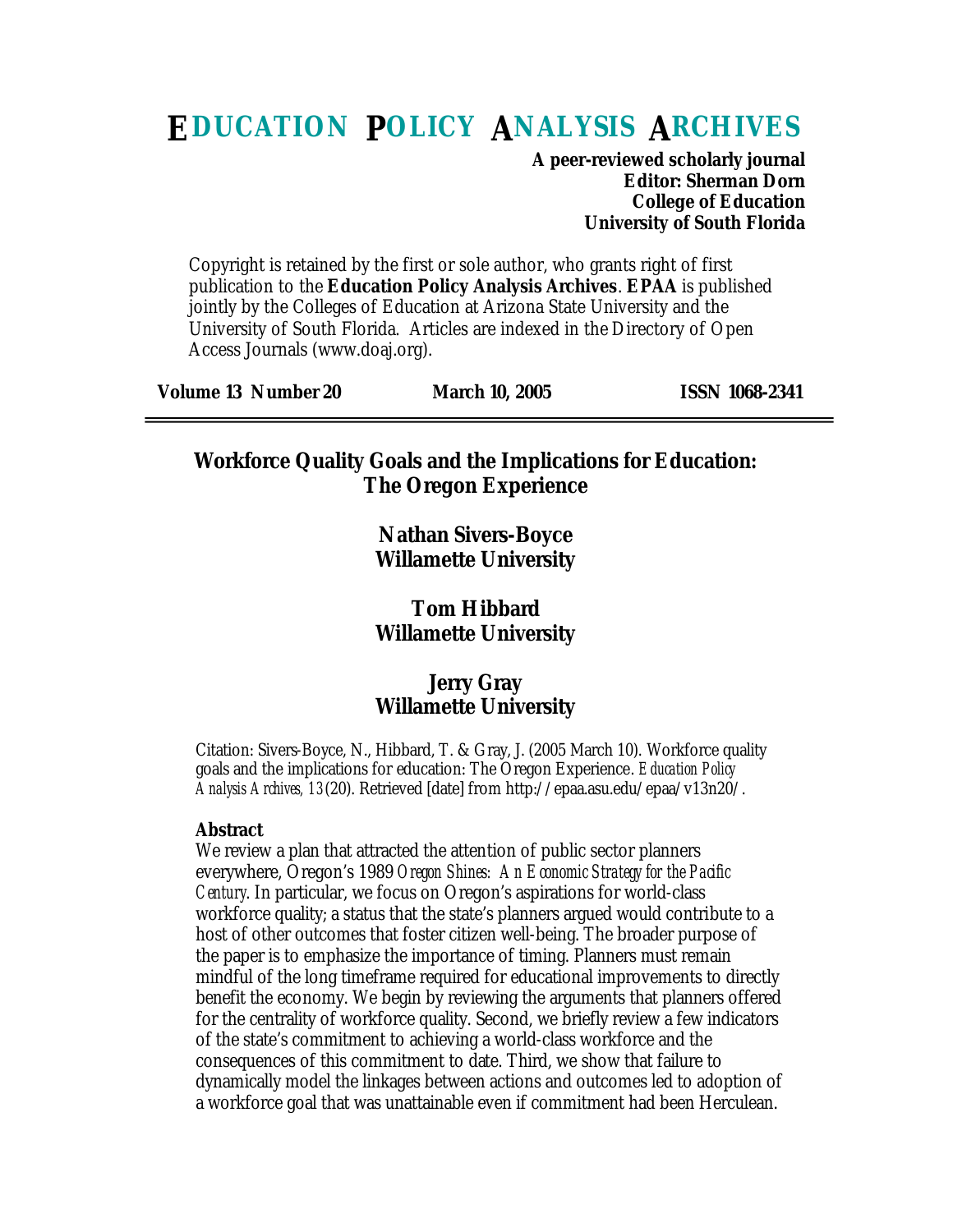Finally, we consider other planning targets that might be improved by understanding why Oregon's workforce quality goals were unachievable.

#### **Introduction**

Reduced to its essence, planning is deciding where we want to be and what we need to do to get there. Most of us embrace planning conceptually while understanding that plans are seldom carried out to perfection. Reasons for planning failures abound. Inadequate commitment to implementation and an imperfect understanding of how actions and outcomes are connected are only two of the more obvious reasons why "the best laid plans of mice and men sometimes go awry."

This article reviews a plan that attracted the attention of public sector planners everywhere, Oregon's 1989 *Oregon Shines: An Economic Strategy for the Pacific Century*. In particular, we focus on Oregon's aspirations for world-class workforce quality; a status that the state's planners argued would contribute to a host of other outcomes that foster citizen well-being. The broader purpose of the paper is to emphasize the importance of timing. Planners must remain mindful of the long timeframe required for educational improvements to directly benefit the economy. We begin by reviewing the arguments that planners offered for the centrality of workforce quality. Second, we briefly review a few indicators of the state's commitment to achieving a world-class workforce and the consequences of this commitment to date. Third, we show that failure to dynamically model the linkages between actions and outcomes led to adoption of a workforce goal that was unattainable even if commitment had been Herculean. Finally, we consider other planning targets that might be improved by understanding why Oregon's workforce quality goals were destined to "go awry."

### **Background**

In his *Oregon Shines* introduction, then-Governor Neil Goldschmidt wrote, "(w)e are clear about what we want: well-paying, productive jobs for Oregonians, providing an economic base that enriches all aspects of Oregon life." He explicitly recognized that success would "…require hard work over a sustained period of time." The payoff for a job well-done would be, "…a prosperous economy amid a rewarding quality of life sustained by sound public services and a healthy natural environment." On the other hand, Goldschmidt warned, "(i)f we ignore the work we need to do and the investments we need to make, Oregon could easily drift into the next century with a low paid workforce unprepared for new technology and international competition, with deteriorating infrastructure and public services, and with the congestion and gridlock that now plague other regions."

Goldschmidt's introductory remarks made it clear that the state's workforce would be a key factor in whether or not the state would enjoy the prosperous future he envisioned. The very large number of citizens who participated both in developing the *Shines* vision and charting the arduous course required for its realization, and those who fashioned citizen views into the strategic plan itself underscored the governor's remarks by listing "a superior workforce" as one of three key strategic initiatives that the state should pursue. This initiative, calling for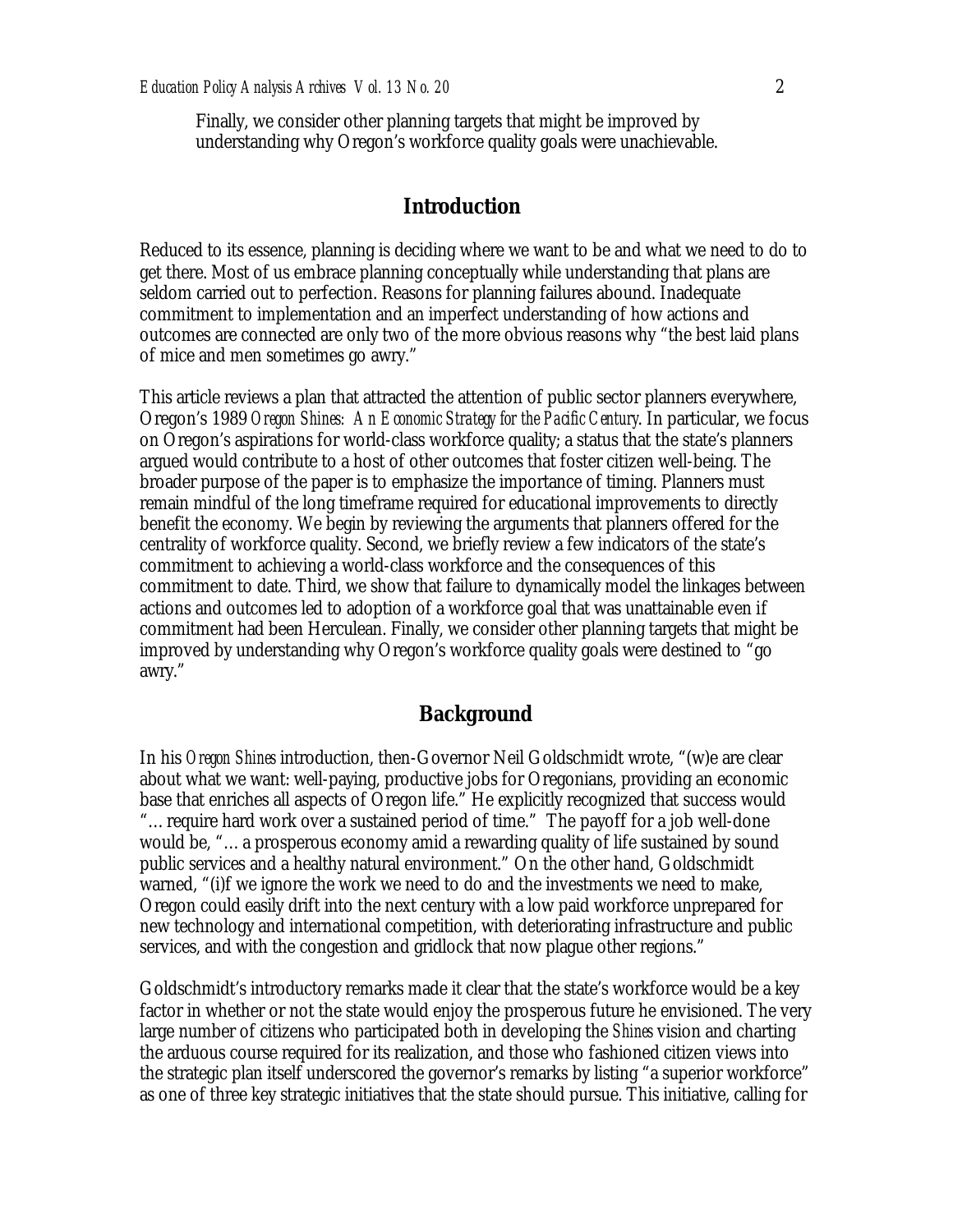investing "…in Oregonians to build a workforce that is measurably the most competent in America by the year 2000, and equal to any in the world by 2010," is surely the most memorable passage in *Oregon Shines.* The initiative continued: "…we must challenge and enlist the state's social service and education institutions to serve competitive economic objectives. We must nurture the development of our young children, prepare our young adults to enter a skilled and globally-oriented workforce, and provide continuing education to our workers and managers to stay abreast of changing markets and technologies." Again, it is clear the planners understood that citizens would need to make some costly public and private choices to reach the lofty goals set forth in the state's strategic plan.

### **Underlying Analysis in** *Oregon Shines*

Why did the governor and his planners highlight workforce quality in their strategic plan? Perhaps the single most important reason is revealed just four pages into *Oregon Shines*: "The economic distress experienced this decade (1980s) in Oregon has been painful for both individuals and communities. A per capita income that exceeded the national average in the late 1970s was hit so hard that it still languishes 8 percent below the national average" (p. I-4). A marked improvement in workforce quality would surely move us forward toward those "…well-paying, productive jobs…."

*Oregon Shines* attributes much of the swoon in the 1980s to developments in its forest products industry. Technological change in harvesting and processing, reductions in timber harvest levels, an increase in log exports, and high interest rates that reduced the demand for new housing all played important roles in cutting the demand for timber-related labor which, in turn, hampered Oregon's economic growth and prevented income levels from keeping pace with the rest of the country. Depressed incomes translated into depressed tax receipts that made it increasingly difficult for the public sector to provide services for those in need and an infrastructure package that could both prevent businesses from leaving for better circumstances elsewhere and attract footloose enterprises to the state. Finally, "…economic frustrations contribute to higher levels of family instability, placing children at higher risk diminishing their development as healthy adults and productive citizens" (p. I-5). The authors of *Oregon Shines* were describing a *circle of austerity*.

But planning efforts were not simply aimed at halting and reversing a downward spiral that, in fact, was abating by 1988-89. It was largely awareness of changes in the external economic environment and extrapolation of these trends that called for a careful assessment of how Oregon was positioned and what it might need to do to truly prosper in the evolving economy.

What were these changes that state planners believed warranted the attention? *Oregon Shines* uses terms such as technological revolution, information economy, and new economy to describe the changes that citizens needed to plan for in the next couple of decades. It mentions, "computers, telecommunications, materials sciences, genetic engineering, and robotics" (p. I-11) as fields within which the technological revolution was, and is, taking place. In the view of the planners, these developments influence both the composition of output, and the methods that are used in producing goods and services. *Oregon Shines* makes a case that developing these new technologies and understanding how to apply them is critical to the prosperity of any region's citizenry. It follows that "(a) region whose workforce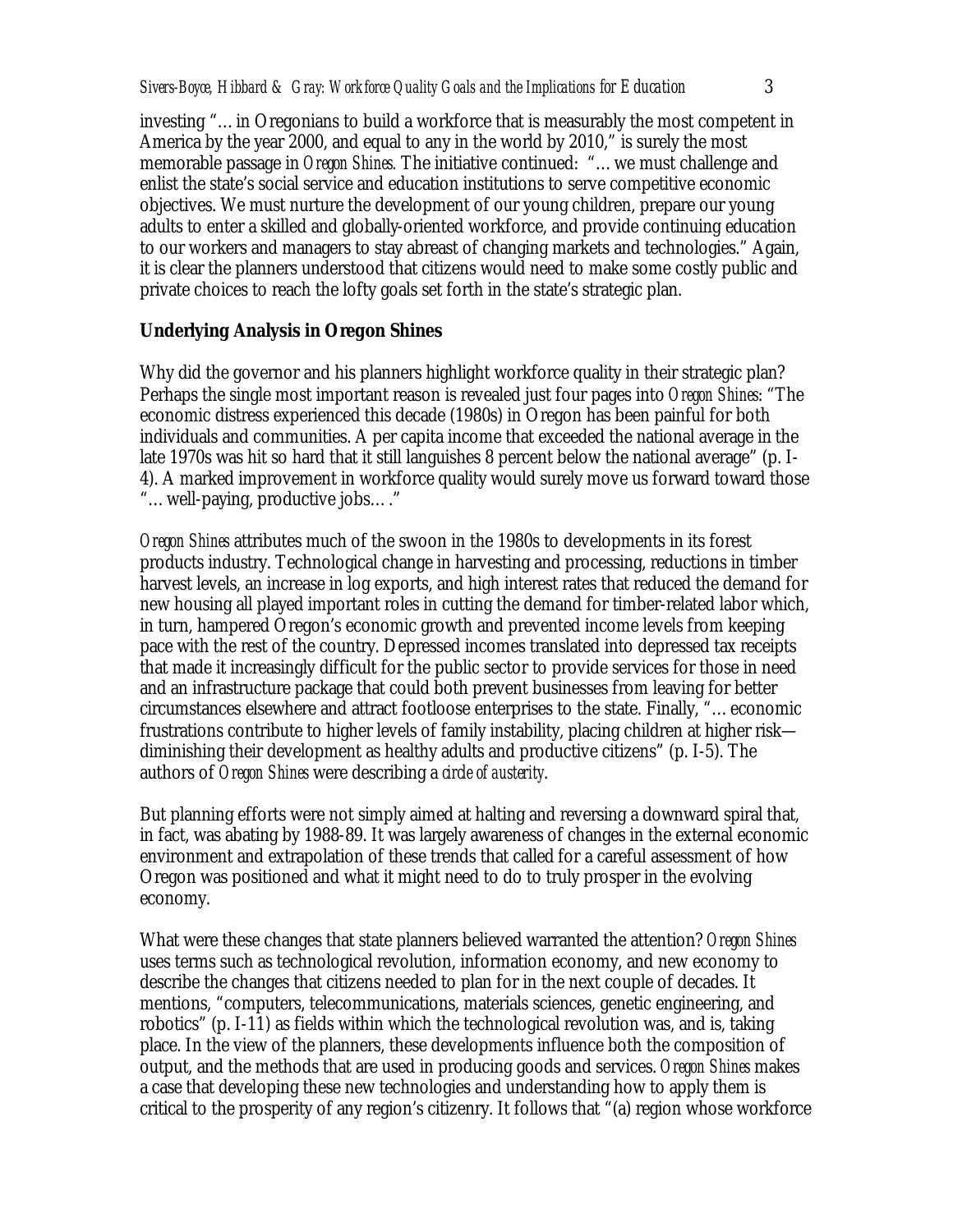has strong basic skills and specialized training will enjoy a competitive advantage and command higher wages" (p. I-12).

*Oregon Shines* also observed that both the trend toward freer international trade and the exceptionally rapid economic growth of nations and regions on the Pacific Rim at that time provided strong incentives to move as quickly as possible in adopting emerging technologies. First, global competition would spur local firms to produce new products and to cut costs, and second, doing so would enable Oregonians to prosper as its businesses exported more to economically strong neighboring states and countries.

#### **Workforce Quality in the Late 1980s**

Having identified some of the key trends that were transforming the economic environment in the late 1980s, the authors of *Oregon Shines* turned to a consideration of how well the state was positioned to prosper in the emerging "new economy". In particular, *Oregon Shines* assessed the state's human capital.

The message was mixed. The good news was "Oregon's labor force is (1989) relatively well educated." The bad news was "…the United States is (1989) behind other nations in educational attainment in several key areas, including math and science, literacy, and problem solving skills" (II-21). Especially disturbing was the *Oregon Shines* comment that "…most (young adults in the United States) can't read a bus schedule, compute a restaurant bill, or describe the main points of a newspaper article" (II-21).

The state's late 1980s status as "relatively well educated" in a nation that was trailing many developed and developing countries hardly warranted complacency. Accordingly, *Oregon Shines* included extensive analysis and numerous recommendations aimed at improving the state's workforce quality. Policy proposals concentrated on k-12 and higher education, but they included recommendations for pre-school programs beginning with pre-natal care, and post-school training as well. Clearly, the governor and his planners supported their call for workforce superiority with detailed recommendations for attaining it.

An improvement in workforce quality could discourage enterprises from leaving, attract other enterprises, and boost incomes. In addition, the authors of *Oregon Shines* expected a cascading of other desirable outcomes to accompany these obvious benefits of enhanced workforce quality. These planners argued that workforce quality was one component in a *circle of prosperity* and, as such, could yield a host of other benefits. This circle of prosperity would be a mirror image of the circle of austerity that Oregon endured in those dismal 1980s. Workforce quality accompanied by "a clean environment and responsive public services" would "attract and provide a base for diverse, value-adding industries…and well paying jobs" which reduce "poverty and crimes" and "generate revenues for: quality public services, and public facilities" which, in turn, lead to improvements in the environment, workforce, and public services. The circle is complete. According to this logic, improving workforce quality could trigger the "…prosperous economy amid a rewarding quality of life sustained by sound public services and a healthy natural environment" that the governor described in his visionary introduction to *Oregon Shines.* It is clear that much was expected of workforce quality.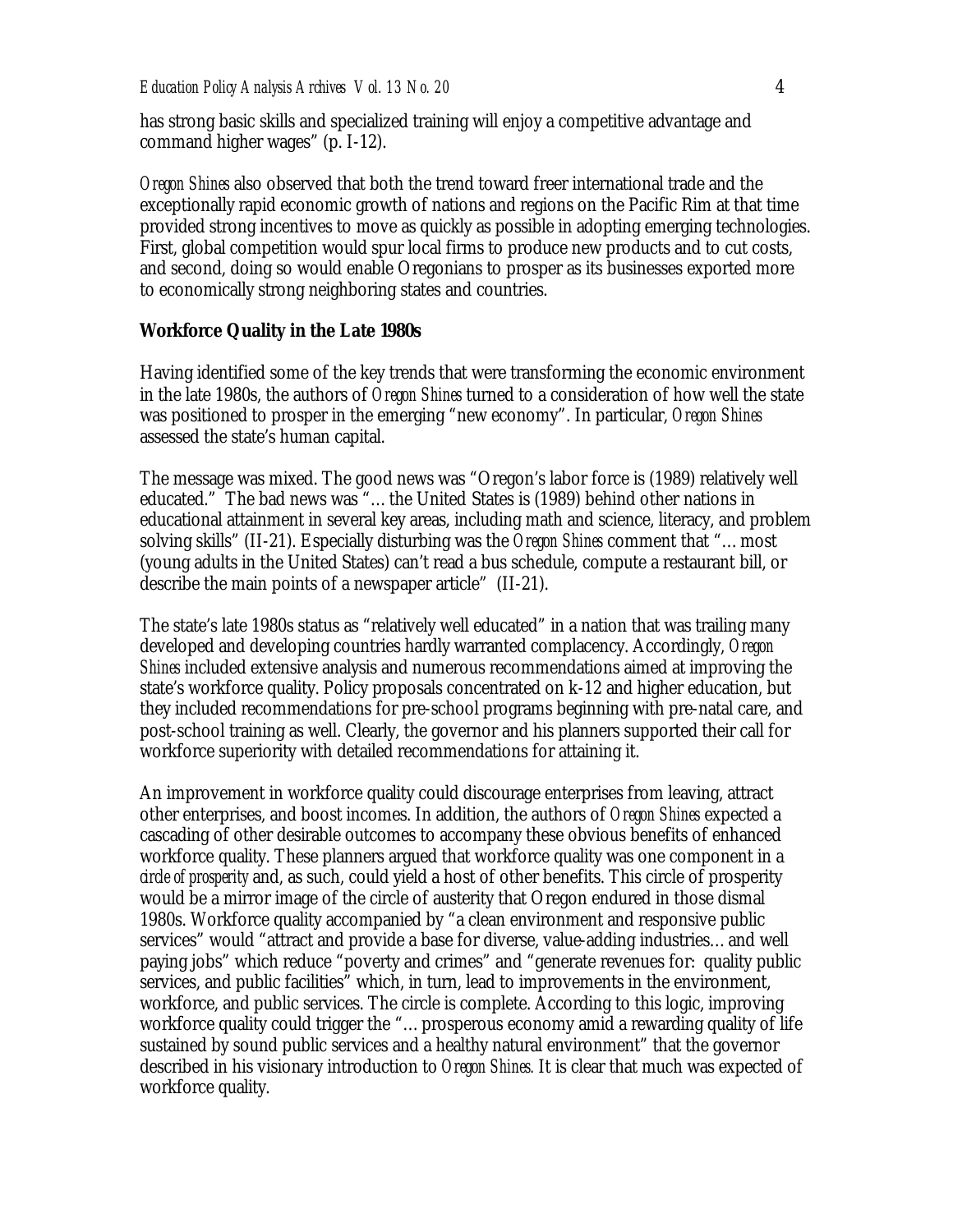#### **Linking** *Oregon Shines* **to Analyses of the "New Economy"**

The goals and strategies reflected in *Oregon Shines* are remarkably consistent with the arguments presented by former Labor Secretary, Robert Reich. *Oregon Shines* and Reich's 1991 book, *The Work of Nations*, both emphasize linkages between workforce quality and living standards. Reich begins his book in the following way:

We are living through a transformation that will rearrange the politics and economics of the coming century. There will be no *national* products or technology, no national corporations, no national industries…. Each nation's primary political task will be to cope with the centrifugal forces of the global economy which tear at the ties binding citizens together – bestowing ever-greater wealth on the most skilled and insightful, while consigning the less skilled to a declining standard of living [Reich, p. 3].

Reich's warning and call to action are even more pressing for states, and the emphasis on workforce quality in *Oregon Shines* can be usefully comprehended as part of a response to these transformations.

In Reich's view, new production, transportation and communication technologies are transforming place-bound, pyramid-shaped firms into fluid webs of economic activity with increasingly porous boundaries. This transformation presents challenges and opportunities for states to develop the infrastructure and assets that will retain and attract business in the emerging economy. In particular, this "new economy" will value and seek out workforces with more abstract skills such as "problem-solving, problem-identifying and strategicbrokering" [Reich, p. 177]. Oregon's central challenge in developing workforce quality was to "increase the potential value of what its citizens can add to the global economy by enhancing their skills and capacities and by improving their means of linking those skills and capacities to the world market" [Reich, p. 8].

#### **Assessment**

A chief strength in *Oregon Shines* is its emphasis on translating lofty goals into *measurable* outcomes. Any brief review of the state's progress over the last decade will necessarily omit volumes of pertinent information, but education and training should be core features in such a review. Workforce quality is an instrument for achieving favorable economic outcomes, rather than end-in-itself, so economic outcomes should also be featured. Our few *measures* of progress reflect three elements in a simple underlying logic.

First, if new technologies increase the mobility of capital, then state rankings become an important metric. Frank and Cook [1995] argue that one of the distinctive features of the new economy is that *relative* performance or productivity may be more important than *absolute* performance in determining economic outcomes. This explicit emphasis on rank echoes Reich's concern that the emerging economy may bestow "ever greater wealth on the most skilled and insightful, while consigning the less skilled to a declining standard of living" [Reich, p. 3]. New technologies and increasing mobility of capital tend to focus attention on relative ranking rather than absolute levels of achievement, so our review of Oregon's progress focuses on state rankings.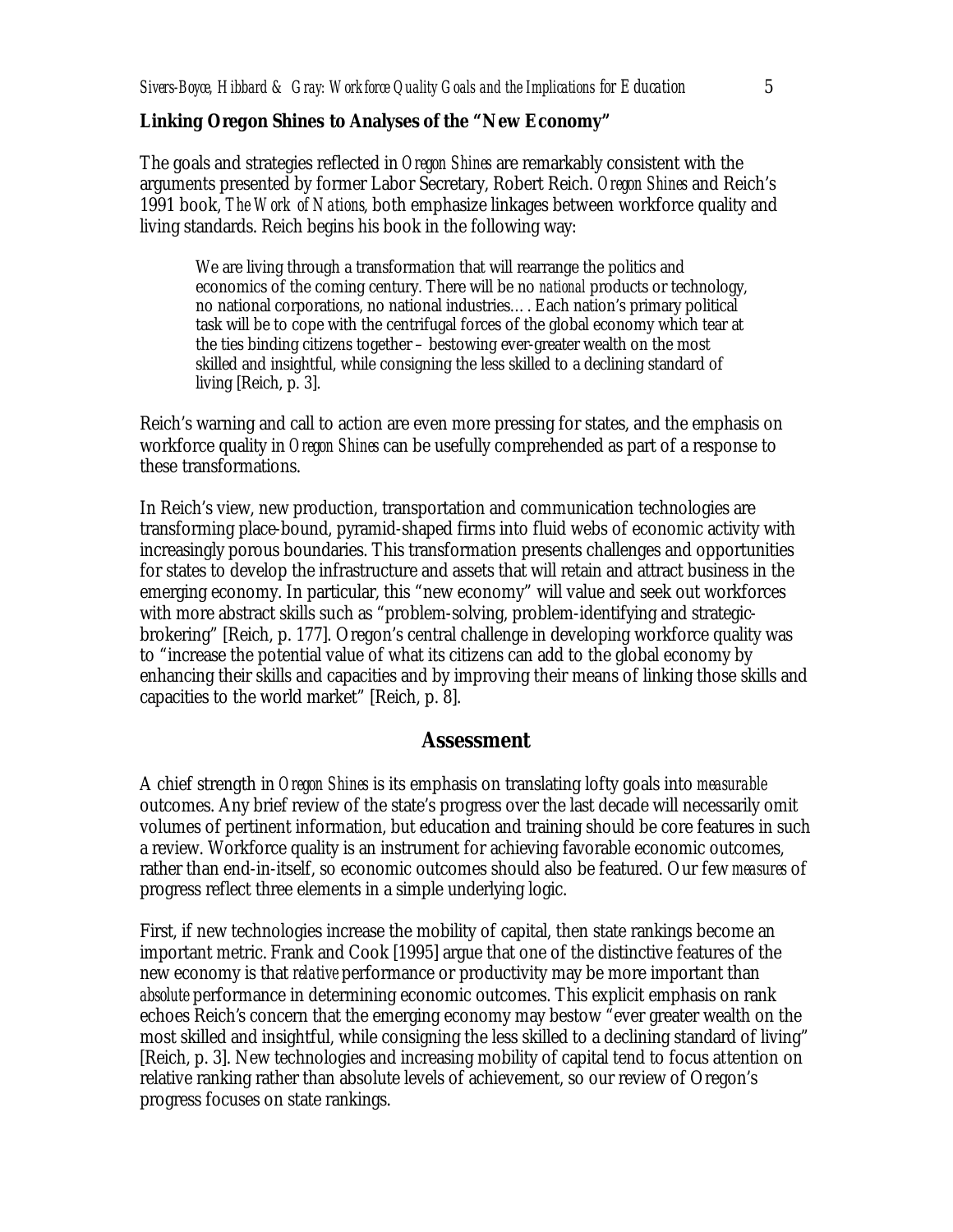Second, formal education is the primary policy option for influencing the problem-solving skills that are highly valued in the emerging economy. Therefore, we emphasize selected measures of educational "inputs" and "outcomes" in assessing performance over the last decade. In particular, we examine Oregon's state ranking in certain measures of education spending and performance on national exams.

Finally, workforce quality is pursued primarily as a means to economic success so we explore Oregon's state ranking in selected measures of economic performance. Rising standards of living are one of the key linkages in the circle of prosperity, and Oregon's ranking in economic performance is partially attributable to its performance in developing workforce quality. In any event, achieving high levels of workforce quality without the attendant payoffs in terms of standards of living would be a hollow accomplishment.

#### **Selected Measures of Education Spending**

Using "inputs" to usefully measure educational quality clearly requires information on how productively inputs are being utilized. Nonetheless, it is worthwhile to review indicators of Oregon's rank in the amount of resources devoted to education. We present information on three different measures at discrete points over the last decade: 1) per-pupil expenditure in elementary/secondary education, 2) per-capita state and local government expenditures for education, and 3) expenditures for education as a percent of all state and local government expenditures.

These metrics shed light on different features of the state's commitment to education spending. Per pupil expenditures in elementary/secondary education reflects ranking in the amount of resources available for each student in grades k-12. Like per-capita expenditures for education, this measure will be strongly influenced by levels of economic prosperity between states. Levels of economic prosperity have less influence on measures of expenditures for education as a percent of all state and local government expenditures, and these measures also reveal something about the *de facto* priority attached to education spending.

The slight decline in the state's rank in per-pupil expenditures between 1996 and 2000 (Table 1) is probably not as significant as the fact that Oregon is clearly not a national leader.

| <b>Measure of Expenditure</b>                                          |          | <b>Rank in 1996 Rank in 2000</b> |
|------------------------------------------------------------------------|----------|----------------------------------|
| Per-Pupil Expenditure on Elementary and Secondary Education            |          |                                  |
|                                                                        |          | <b>Rank in 1993 Rank in 1999</b> |
| Per-Capita State and Local Government Exp. for Education               |          |                                  |
| Exp. for Education as a Percent of all State and Local Government Exp. | 25       |                                  |
| $\overline{a}$                                                         | $\cdots$ |                                  |

**Table 1 Education Expenditures**

Source: Morgan Quitno Press, *State Rankings: A Statistical View of the 50 United States*, various years.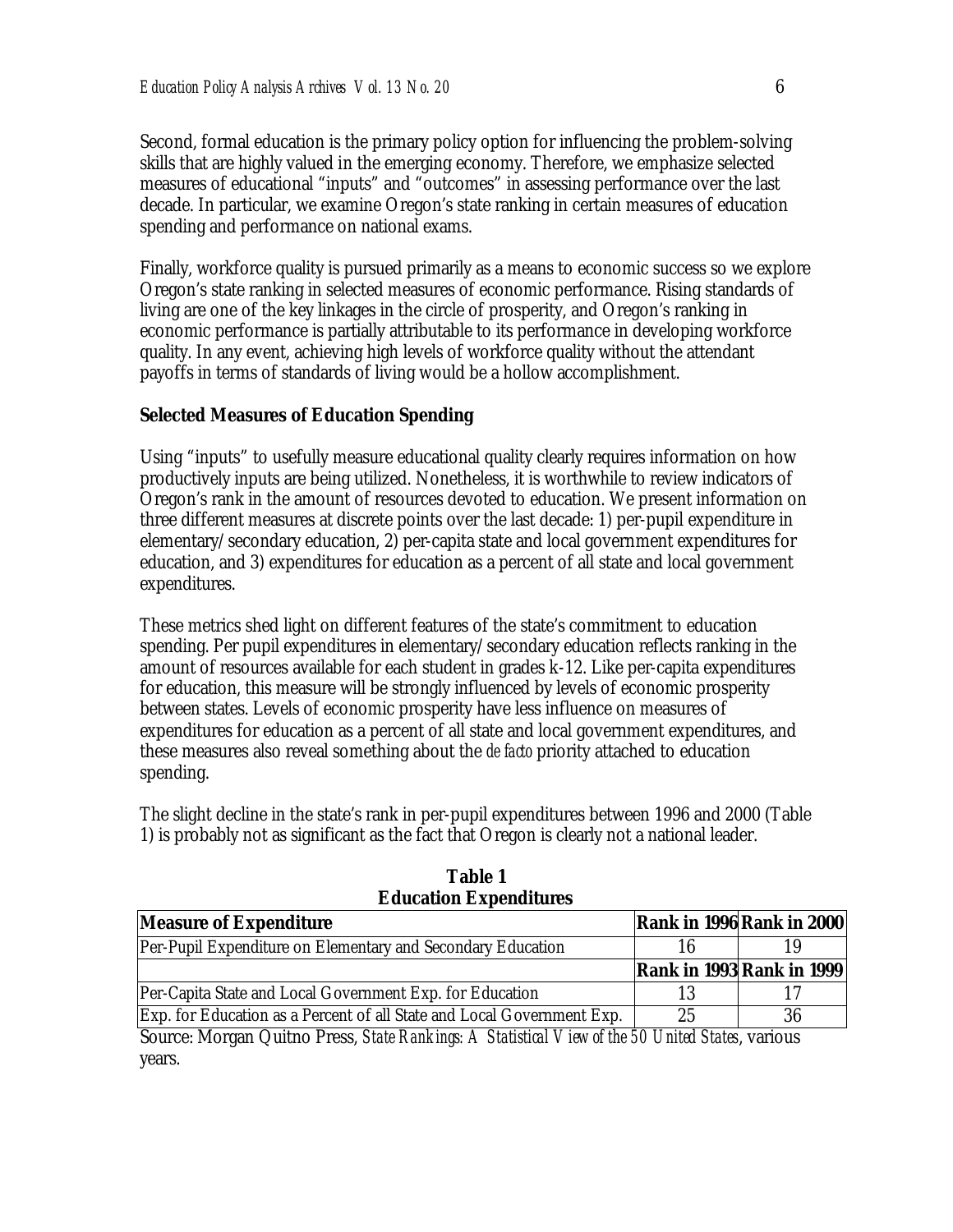Per-capita spending on education in 1993 and 1999 also seems unexceptional and exhibits the same slippage in the 1990s. The data in Table 1 on education expenditures as a percent of all state and local government expenditures is more striking. This data would be less significant if Oregon were among the nation's leaders in education spending, but modest national rankings in per-pupil and per-capita spending focuses attention on the state's allocation of resources between competing priorities. Oregon does not compare well with other states in its commitment to education spending. Only 14 states devoted a smaller share of expenditures to education in 1999.

### **Selected Measures of Education Outcomes**

Reich's analysis identifies problem-solving, problem-identification and abstract reasoning skills as essential to workforce quality in the emerging economy. Such an analysis focuses attention on the success of schools in imparting these abilities. Critical thinking and reasoning skills are notoriously difficult to quantify, but the admirable emphasis that *Oregon Shines* placed on measurable outcomes almost necessarily draws us to results on standardized exams. The *National Assessment of Educational Progress* (NAEP) conducts representative assessments in participating states and is often referred to as the "nation's report card." Oregon's rankings in Mathematics and Science are generally unremarkable, but rankings improve at higher grades.

| Exam           | <b>Grade</b>    | <b>Rank in 2000</b>               |
|----------------|-----------------|-----------------------------------|
| Math           | ⊿th             | $\sqrt{20^{th}}$ (of 40)          |
| <b>Science</b> | ⊿th             | $\overline{22^{nd}$ (of 39)       |
| Math           | R <sup>th</sup> | $($ of 39 $)$<br>11 <sup>th</sup> |
| Science        | Ջ <sup>th</sup> | $($ of 39 $)$<br>15 <sup>th</sup> |

**Table 2 Oregon NAEP Ranking**

### **Selected Indicators of Economic Performance**

Efforts to raise standards of living motivate emphasis on workforce quality. Rising incomes and declining poverty rates relative to the rest of the nation would be consistent with success in enhancing workforce quality. Table 3 shows Oregon's rank in poverty rates and average annual pay, which shed some light on the state's relative success in enhancing workforce quality and in translating these qualities into rising living standards. Of course, many factors other than workforce quality will influence these measures of economic performance. Still, such quantitative results are one source of evidence for judging progress.

| <b>Table 3</b><br><b>Economic Outcomes</b> |                  |               |                  |  |  |
|--------------------------------------------|------------------|---------------|------------------|--|--|
|                                            |                  |               |                  |  |  |
| <b>Measure of Economic Performance</b>     | 1990             | 1995          | <b>2000</b>      |  |  |
| <b>Poverty Rate</b>                        | 15th             | 21st          | 35th             |  |  |
| <b>Average Annual Pay</b>                  | 26 <sup>th</sup> | $23^{\rm rd}$ | 19 <sub>th</sub> |  |  |

Source: Morgan Quitno Press, *State Rankings: A Statistical View of the 50 United States*, various years.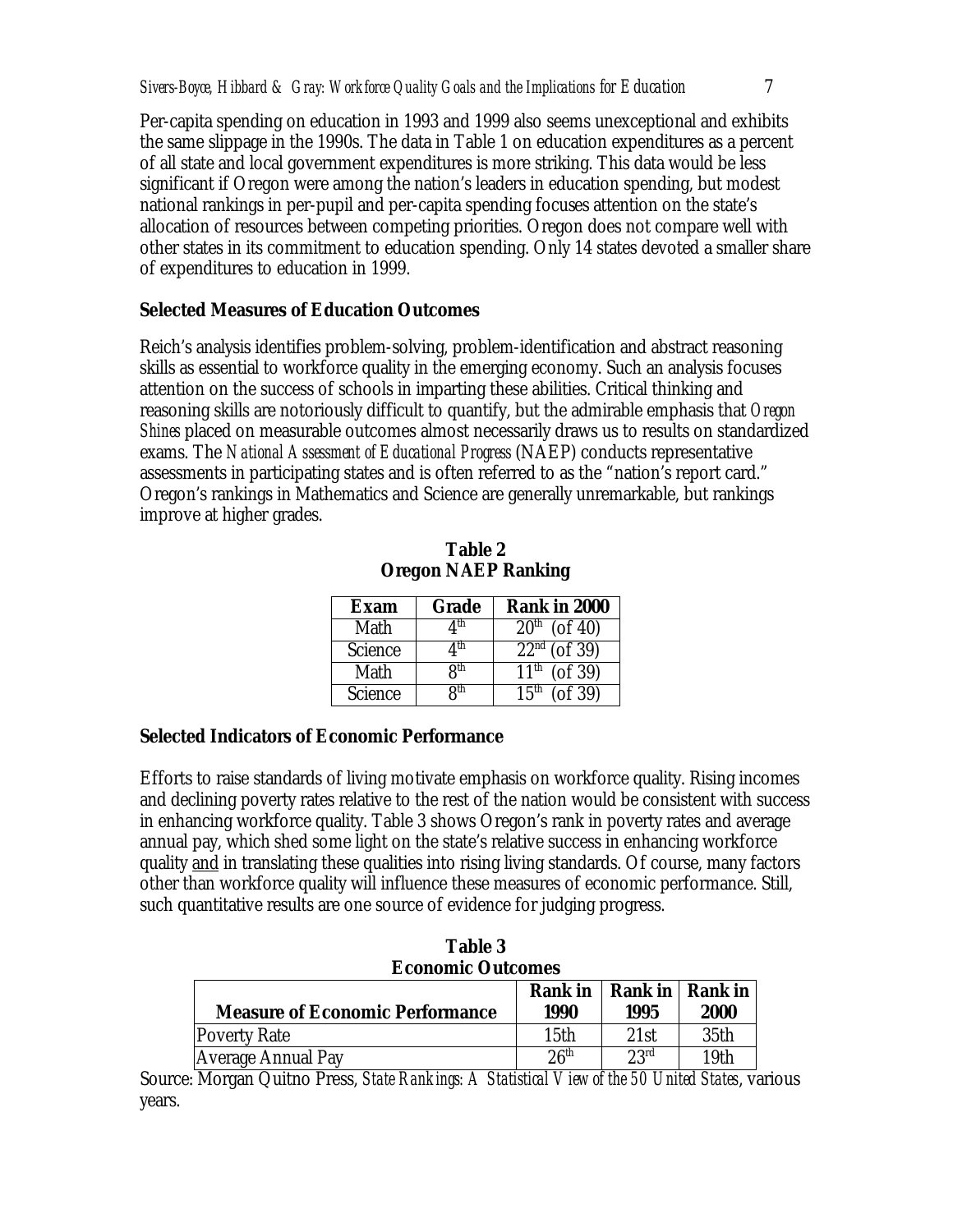The results in Table 3 are mixed. Average annual pay of covered workers rose relative to other states over the ten-year period in question. This relative improvement is balanced by significant deterioration in the state's poverty-rate ranking (where  $1<sup>st</sup>$  is the lowest poverty rate).

#### **Summary**

Our review of these few measures do *not* reveal significant progress in relative education performance and economic outcomes in Oregon during the 1990s. Moreover, the evidence suggests that one possible explanation for these indifferent results is that the state failed to support its ambitious goals with sufficient investment. This conclusion begs the question: Would significantly different results have been observed if appropriate investments had been made? We turn our attention to this question.

### **The Importance of Timing**

Higher levels of spending on formal education could not have accomplished Oregon's goals of building the most competent workforce in America by the year 2000 because of a fundamental inconsistency between the timeframe and mechanism chosen to meet this goal. We begin by making several simplifying assumptions to model the process of improving workforce quality through investments in education. We then explore the significance of each assumption.

- All new workers enter the workforce with a high school education obtained in state,
- The state's workforce is the same size year in and year out;
- Since the drafting of *Oregon Shines*, the state has made sufficient (annual) investments in education to revolutionize its k-12 system and produce students who have the skills to be the best workforce in the nation;
- These are the only investments the state has made to pursue its workforce agenda.

If all these assumptions were true, where would we be today? *The quality of the workforce would have changed only slightly for two reasons*. First, only a small fraction of the workforce will be replaced in a given year so the new skills will enter the workforce slowly, over an extended period of time. Second, exacerbating the problem of slow turnover is the observation that workers who enter the workforce initially will have been educated only partially under the new system. Presumably, students educated under the new system will develop a different set of skills than students educated under the old system (or educated in other places). However, students who are only partially educated under the new system will not develop the entire new skill set. Thus, the first "full strength" worker does not even enter the system until twelve years after the change.

If we make slightly stronger assumptions, it is possible to quantify these insights in an illustrative way.<sup>1</sup> Figure 1 shows the percentage of new skills (the product of the new education system) and other skills in the workforce over time, assuming a  $2.2\%$ <sup>2</sup> annual

 $\overline{a}$ 

<sup>&</sup>lt;sup>1</sup> See the appendix for detailed modeling equations.

<sup>&</sup>lt;sup>2</sup> The 2.2% turnover rate is derived by assuming that new workers enter the force at age 18 and retire at age 62. So, in any given year there are 44 worker cohorts (by age) of equal size, and one of those cohorts will retire. Thus,  $1/44 \sim 2.13\%$  of the workforce is replaced each year. The results are sensitive to this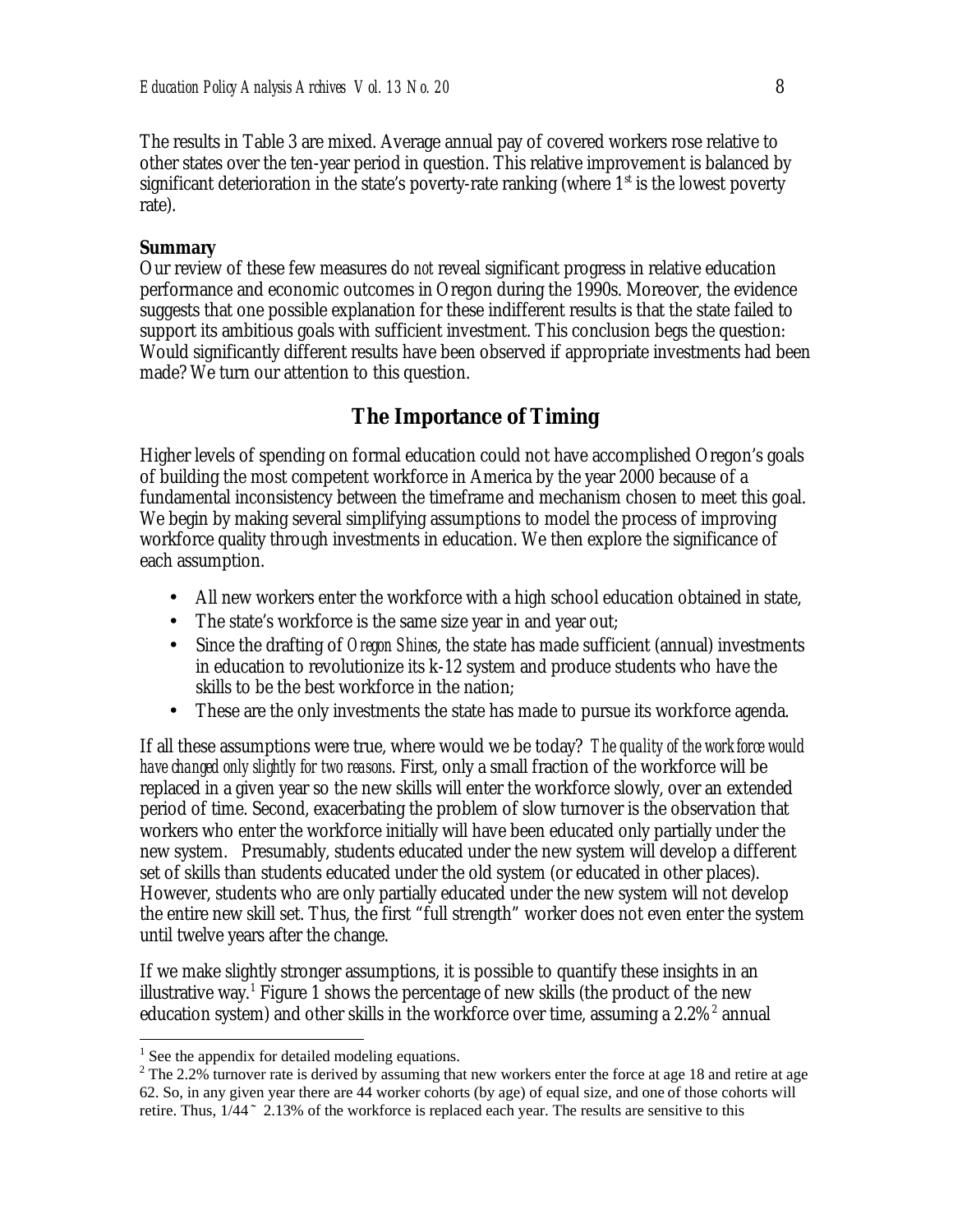worker turnover rate and assuming that a student educated for *x* years under the new system will have  $x/12$  of the new skills and  $(12-x)/12$  of other skills.<sup>3</sup> Note that under these assumptions only 12.1% of the skill base has been converted by the eleventh year after the program of investment begins. Further, note that it takes twenty-nine years to convert half of the workforce, and it is fully fifty-seven years before the entire workforce is converted!

This simple model makes it clear that relying exclusively on investments in primary and secondary education is unlikely to achieve the stated goals within the targeted timeframe. It takes a long time to transform the entire workforce because only a small proportion is replaced each year. This is not to say that such investments are unimportant. Investment in early education is undoubtedly essentially for developing a *stably* improved workforce over time. However, it will not produce this workforce transformation quickly, and official planning and rhetoric should reflect this reality.

Is this insight driven by the assumptions that simplified our analysis? Let us relax each in turn and consider the effect on the timing of workforce turnover.

- Suppose that some workers entering the workforce were not the product of state high schools (labor in-migration). In this case, it would take even longer for the results of the new educational system to be reflected in the labor pool. Further, it would *never* be the case that the entire pool is composed of workers educated under the new system.
- Suppose that the state's workforce were growing rather than of a constant size. If this were the case, then the rate at which new workers enter the workforce would exceed the rate at which workers retire. The salient question is: Where do the new workers come from? If they come from outside the state, then the comments above apply. If they come from state high schools, then the new skills will enter the workforce more quickly than indicated above. However, this is only a marginal change; transformation will still occur slowly.
- Suppose the state were to invest in other programs, such as vocational training or post-secondary programs. If this were the case, the effect would depend on the particular program. Investing in post-secondary programs would perhaps produce an even more greatly improved skill set but at the cost of making the transformation slower since at least some students would choose to delay their entry into the workforce. However, investing in vocational training could speed up the introduction of new skills into the workforce considerably. By training current workers, the transformation of the workforce is no longer constrained by the rate at which new workers are entering.

 $\overline{a}$ 

assumption. In general, the higher the turnover rate, the faster the conversion will be. Complete conversion occurs in  $1/$ (turnover rate) + 11 years. 2.2% is a reasonable starting point.

<sup>&</sup>lt;sup>3</sup> This assumption is admittedly arbitrary, but it is fairly innocuous. A different assumption would yield slightly different results, particularly in the first 12 years. However, the time it takes to completely change the workforce is independent of the assumption we make here!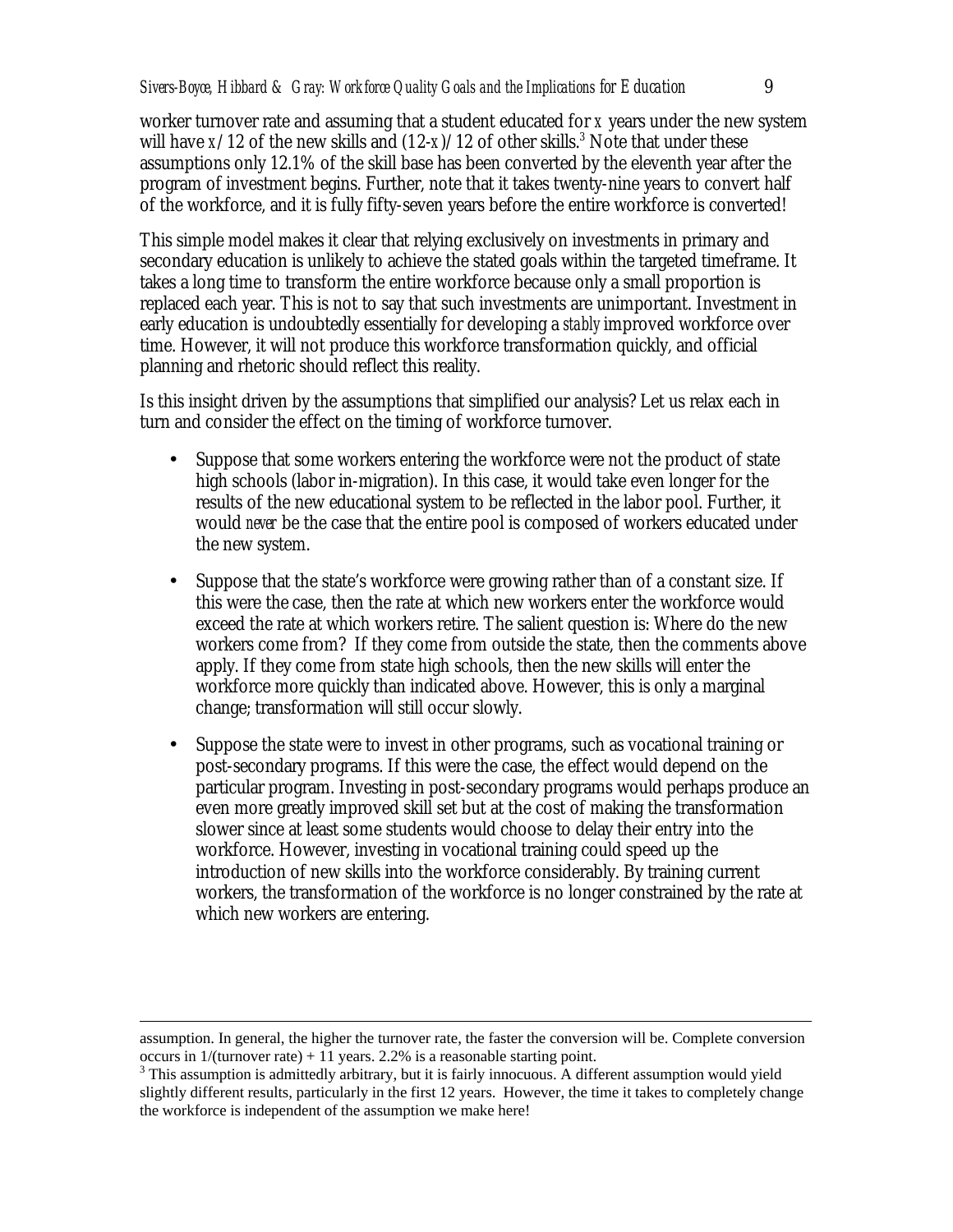

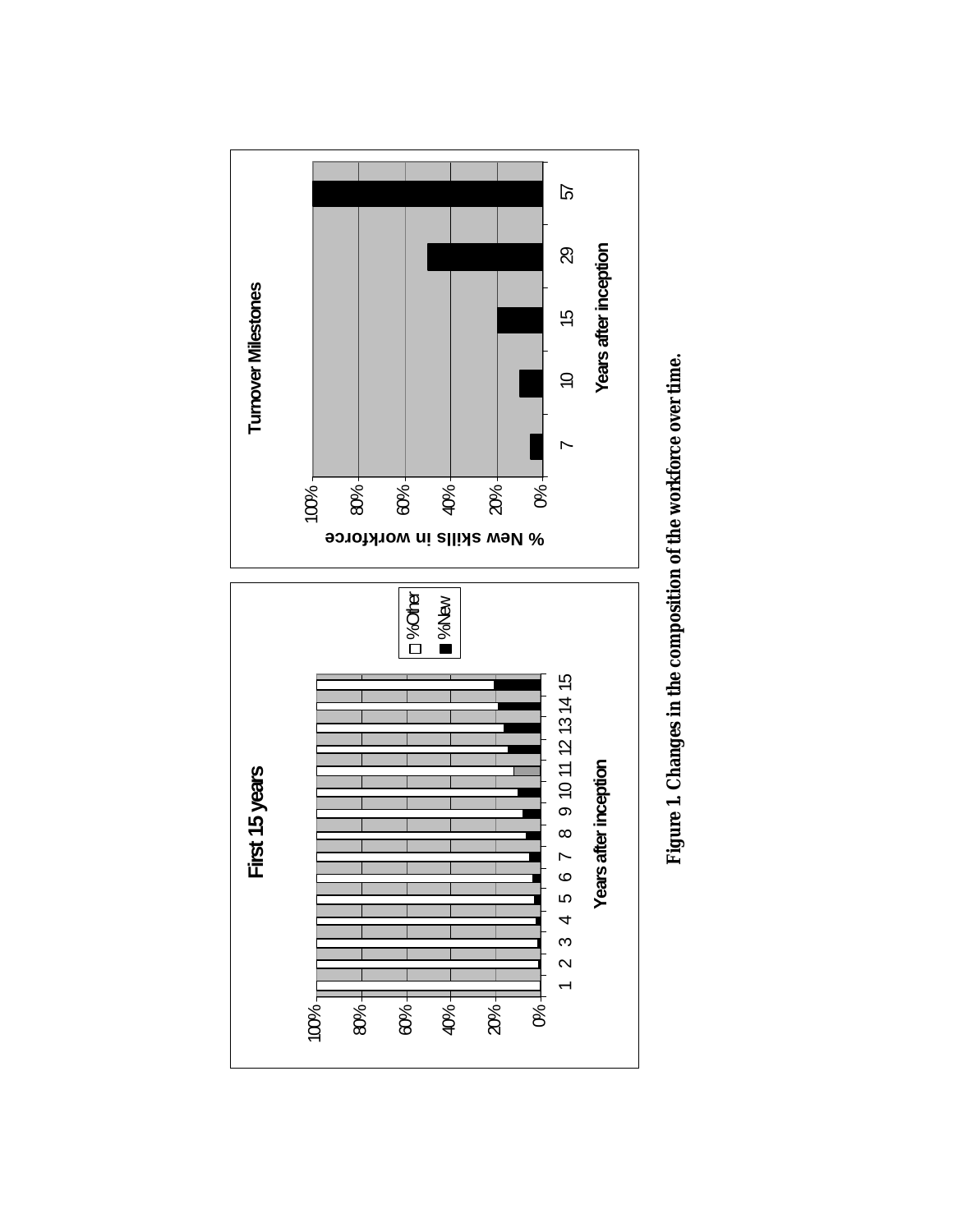This basic insight is very robust. A strategy that relies exclusively on investment in education, and therefore on new workers, to introduce new skills will improve the workforce steadily but slowly. If rapid improvement is sought, then other mechanisms for change (e.g. workforce training) should be investigated.

## **Policy Implications**

Our analysis of Oregon's efforts to achieve stated workforce quality goals for 2000 and 2010 has four implications for policymakers. First, increase outlays on education. An obvious strategy for coping with the problems of improving workforce quality that we have been addressing here is to accelerate and multiply outlays for education. This strategy is obvious, but it is not likely to enable the state to reach its 2010 workforce quality goal. The reasons, as we have explained above, is that this approach will only affect the workforce quality for the small number of graduating students who will be entering the labor force over the next halfdozen years or so. It will affect the quality of their schooling for only those remaining years prior to graduation. Most importantly, it would impact the great majority of the labor force only through interactions with better-educated colleagues on the job.

Second, allow more time for achieving workforce goals. The more time, the greater will be the number of workers who have benefited from an enhanced educational program. Also, more of these workers will have the full k-12 program improvement.

Third, training can have more immediate effects on the current workforce. A major problem that we have identified in workforce quality enhancement is the lengthy time required for the labor force to turn over. One way of addressing this problem is to put more effort into training the existing workforce. Few would advocate wholesale substitution of improved training for educational improvement, but some marginal shifts of resources might allow the state to meet its workforce quality goals earlier rather than later.

Finally, workforce outcomes affect other *circle of prosperity* measures. To the extent that the state fails to reach its workforce quality goals on the original timetable, the citizenry should not be surprised to see that other desirable outcomes become more difficult to attain. Modest workforce quality may cause firms to leave and deter others from entering. Incomes could decline or advance slowly and tax receipts could follow the same pattern. Indeed, Oregon has experienced such circumstances in recent years. These outcomes make it difficult to make infrastructure improvements, protect its environment, and provide for those citizens who are at risk. Oregon might have mitigated these outcomes by following through on the *Oregon Shines* recommendations, but achieving the timeframe outlined was never realistic.

## **Conclusion**

Unveiled in 1989, *Oregon Shines* compellingly argued that superior workforce quality could be a springboard for "enrich(ing) all aspects of Oregon life." For some reason, though, Oregonians have neither made the sacrifices that were necessary, nor have they realized the lofty goal of "build(ing) a workforce that is measurably the most competent in America by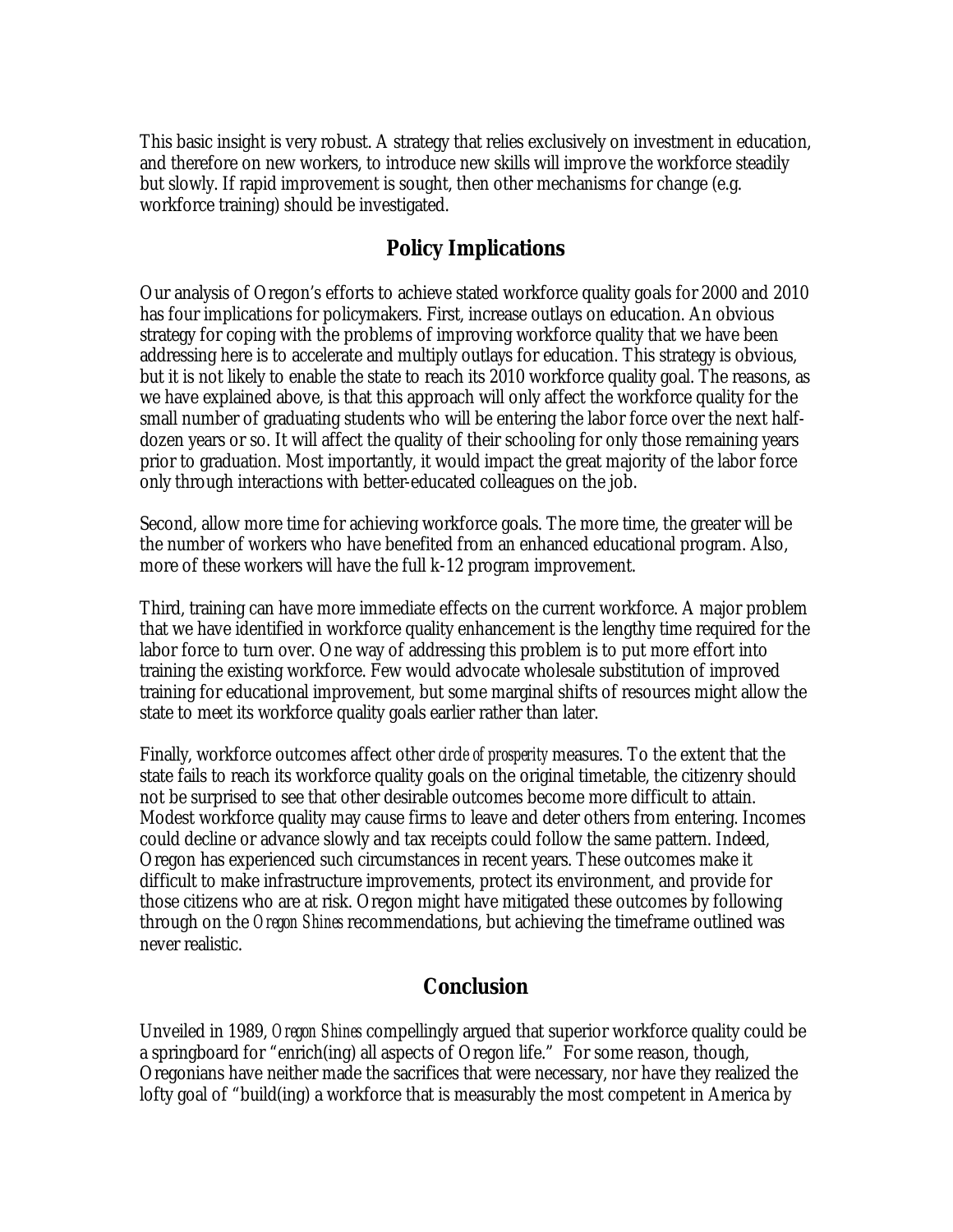the year 2000…." The rankings that we presented in Section 3 seem to reflect inadequate commitment and mediocre workforce quality achievements.

On closer inspection, though, Oregonians never had a realistic chance of rapidly improving their workforce quality, especially by relying mainly on changes in k-12 education. Even a simple model of how education affects only new entrants to the labor force reveals how difficult it is to achieve rapid improvement in the total workforce. And, in general, replacing simplifying assumptions with more realistic ones turns out to strengthen our contention that *Oregon Shines* set the workforce quality bar at an unattainable height. If planners aim to lay plans that might not go awry, they would be well-advised to build models that reveal how policies affect outcomes quantitatively over time.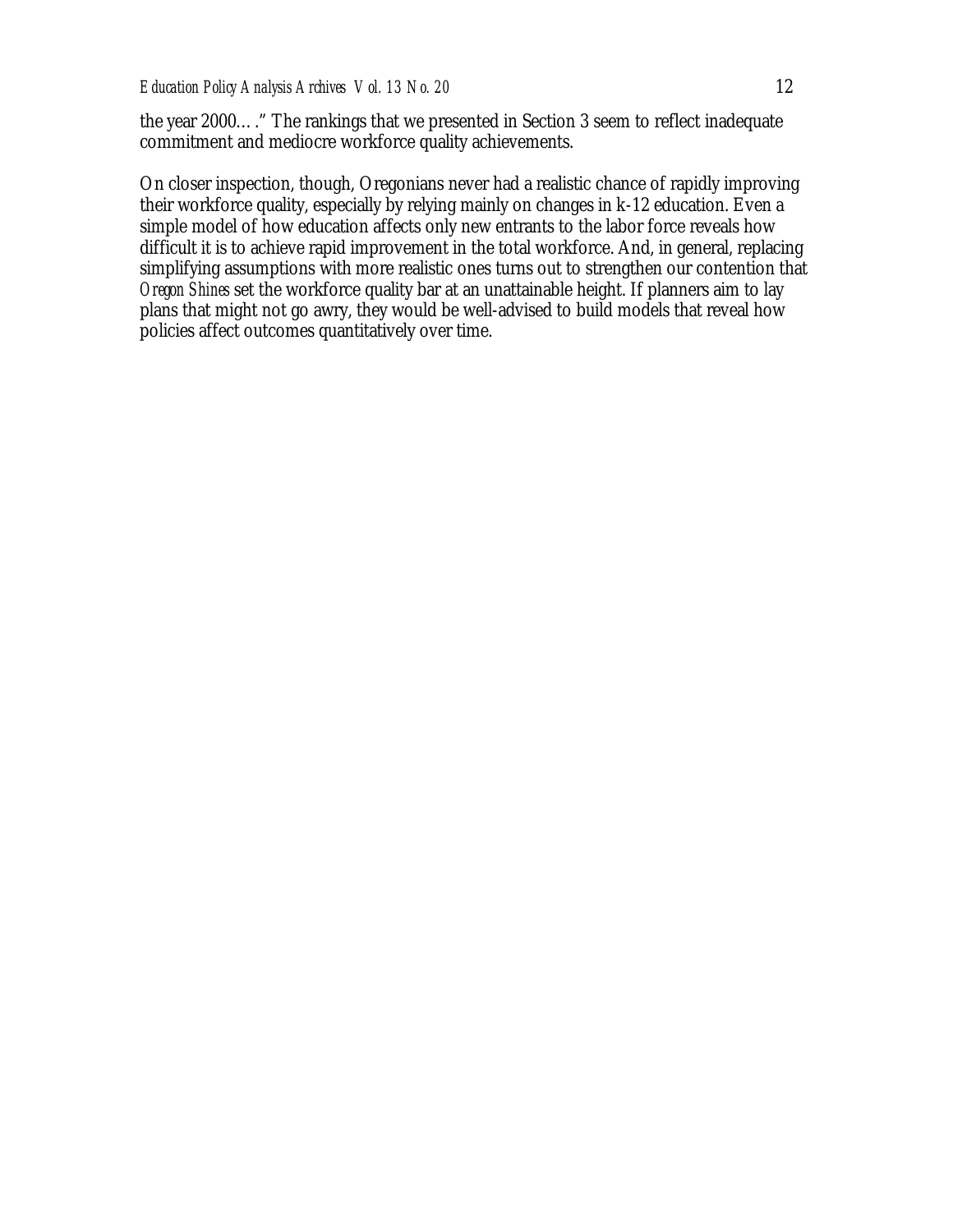### **References**

Frank, Robert, H., and Philip J. Cook, *The Winner-Take-All Society*. New York: Free Press, 1995.

Oregon Economic Development Department, Oregon Shines: An Economic Strategy for the Pacific Century, May 1989.

Morgan, Kathleen O'Leary and Scott Morgan (eds.), *State Rankings 1991: A Statistical View of the 50 United States*. Lawrence, KS: Morgan Quitno Press, 1991.

Morgan, Kathleen O'Leary and Scott Morgan (eds.), *State Rankings 1994: A Statistical View of the 50 United States*. Lawrence, KS: Morgan Quitno Press, 1994.

Morgan, Kathleen O'Leary and Scott Morgan (eds.), *State Rankings 1996: A Statistical View of the 50 United States*. Lawrence, KS: Morgan Quitno Press, 1996.

Morgan, Kathleen O'Leary and Scott Morgan (eds.), *State Rankings 2000: A Statistical View of the 50 United States*. Lawrence, KS: Morgan Quitno Press, 2000.

Morgan, Kathleen O'Leary and Scott Morgan (eds.), *State Rankings 2001: A Statistical View of the 50 United States*. Lawrence, KS: Morgan Quitno Press, 2001.

Morgan, Kathleen O'Leary and Scott Morgan (eds.), *State Rankings 2002: A Statistical View of the 50 United States*. Lawrence, KS: Morgan Quitno Press, 2002.

Reich, Robert B., *The Work of Nations: Preparing Ourselves for 21st-Century Capitalism*. New York: A.A. Knopf, 1991.

### **About the Authors**

**Nathan Sivers Boyce** holds a Ph.D. from Stanford University. He is an Assistant Professor in the Economics Department at Willamette University. Nathan's research interests include environmental policy and the pedagogy of economics.

**Thomas Hibbard** holds a Ph.D. from Claremont Graduate School. He is an Emeritus Professor of Economics at Willamette University. Tom's research interests include public economics and the economics of health care.

**Jerry Gray** holds a Ph.D. from the University of Utah. He is a Professor in the Economics Department at Willamette University. His research interests focus on the application of Labor Market Segmentation theory to contemporary policy issues.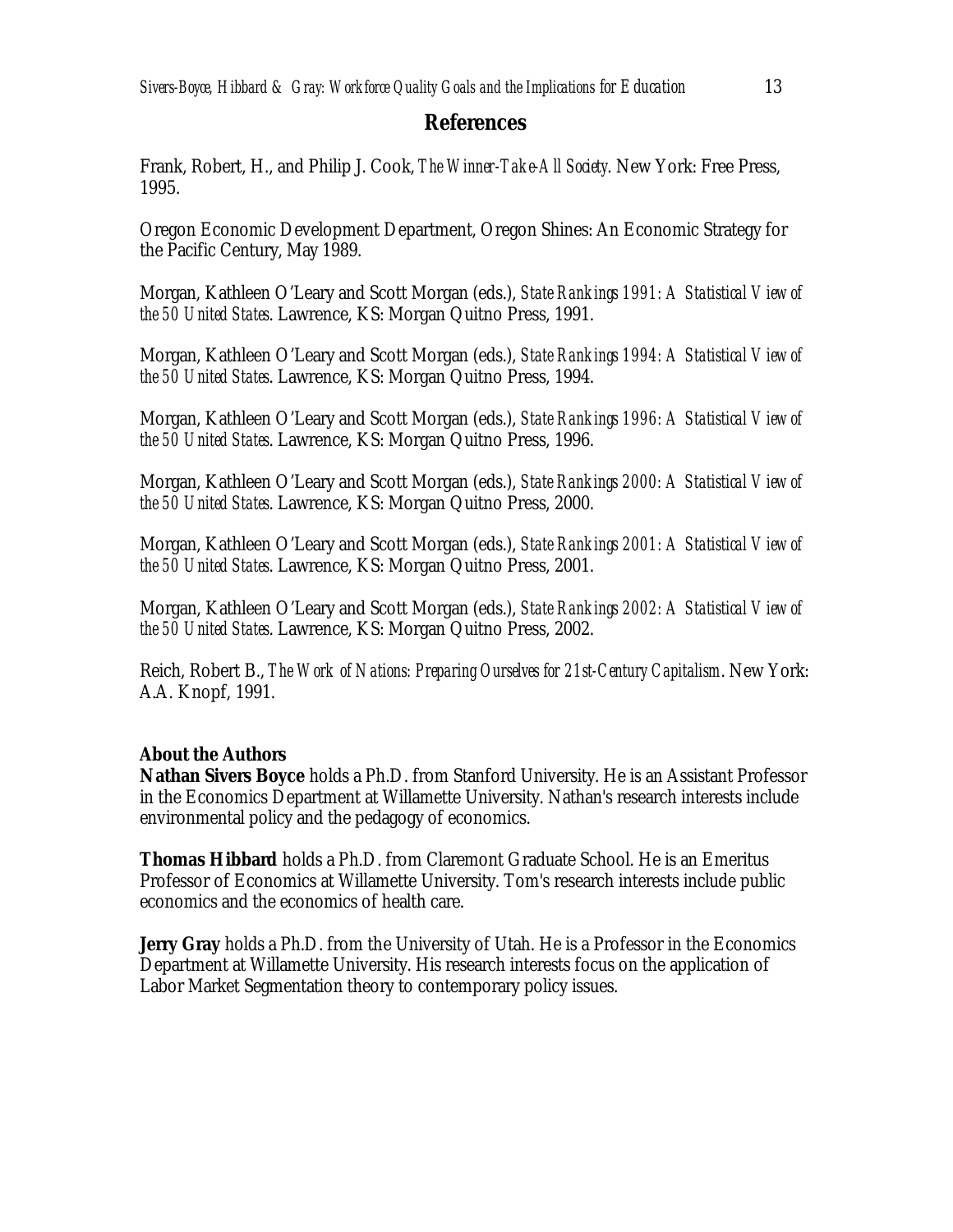### **Appendix: Modeling Details**

Rather than tracking workers, we will keep track of the skill base of the workforce. This is a useful device since, for the first eleven years after the investment, new workers have not had the full twelve years of education under the new system.

Let:  $t = #$  of years after the program of investment begins

 $X_t = %$  of new skills in the workforce in year *t* 

 $y_t = %$  of other skills in the workforce in year *t* 

Since all skills in the workforce at a given time must be either "new" or "other" it follows that:

$$
y_t = 100\% - x_t
$$

Let *r* be the annual workforce turnover rate. Based on the simplifying assumptions in section 4:

$$
x_{t-1} + \frac{t}{12}r
$$
  
\n
$$
x_{t-1} + r
$$
  
\n
$$
x_{t-1} + r
$$
  
\n
$$
1 \le t \le 11
$$
  
\n
$$
12 \le t \le \left\lfloor \frac{100}{r} \right\rfloor
$$
  
\n
$$
x_{t-1} + r - z_1(t, r) - z_2(t, r)
$$
  
\n
$$
\left\lceil \frac{100}{r} \right\rceil \le t \le \left\lceil \frac{100}{r} \right\rceil + 11 < t
$$
  
\n
$$
100\%
$$

where

$$
z_1(t,r) = \frac{\left(t - \left\lfloor \frac{100}{r} \right\rfloor\right)}{12} r \left(1 - \frac{100}{r} + \left\lfloor \frac{100}{r} \right\rfloor\right)
$$

and

$$
z_2(t,r) = \frac{\left(t - \left\lceil \frac{100}{r} \right\rceil\right)}{12} r \left( \frac{100}{r} + \left\lfloor \frac{100}{r} \right\rfloor \right).
$$

This model is much less complicated than it looks. It is driven by two questions. Who is entering the workforce at time *t*? Who is retiring at time *t*?

The first line represents the fact that during the first twelve years workers who enter the workforce have not had a complete education under the new system. Thus, they add only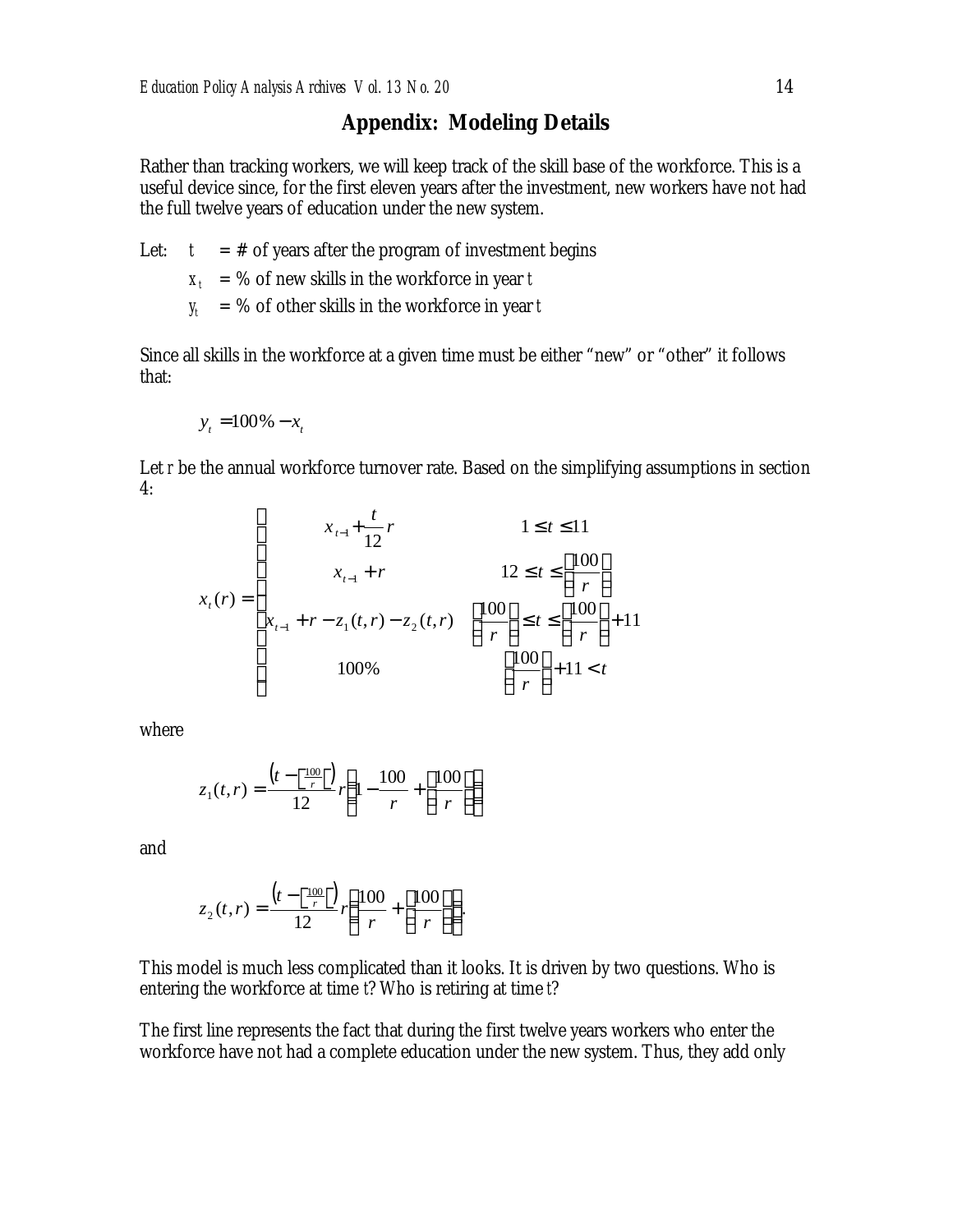12 *t* of the news skills of a completely educated worker. Workers retiring at this time have no education under the new system. So none of the new skills are lost when they leave.

The second line represents the fact that from the twelfth year through the year  $\left\lfloor \frac{100}{r} \right\rfloor$  $\overline{\phantom{a}}$ L I *r*  $\frac{100}{\text{all}}$ 

workers who enter the workforce have a complete education under the new system, while retiring workers have no education under the new system.

The third line indicates that between the years  $\frac{100}{100}$  and  $\frac{100}{100}$  + 11 r  $\left[\frac{100}{r}\right]$  and  $\left[\frac{100}{r}\right]$  +  $\overline{\phantom{a}}$  $\mathsf{I}$ L  $\overline{\phantom{a}}$  $\overline{\phantom{a}}$  $\mathsf{I}$  $\mathsf{I}$ *r* all workers who enter the system are completely educated, but the workers leaving the system are partially educated

under the new system. Depending on the turnover rate, partially educated workers with two different levels of education may be retired. The new skills lost in this way are indicated by the functions  $z_1(t, r)$  and  $z_2(t, r)$ .

The fourth line indicates that after the year  $\left\lfloor \frac{100}{r} \right\rfloor + 11$  $\overline{\phantom{a}}$  $\overline{\phantom{a}}$ L *r* the conversion of the workforce is complete. From this point forward, all workers entering the workforce are fully educated under the new system as are all retiring workers. Thus, the workforce remains entirely comprised of workers with all the new skills.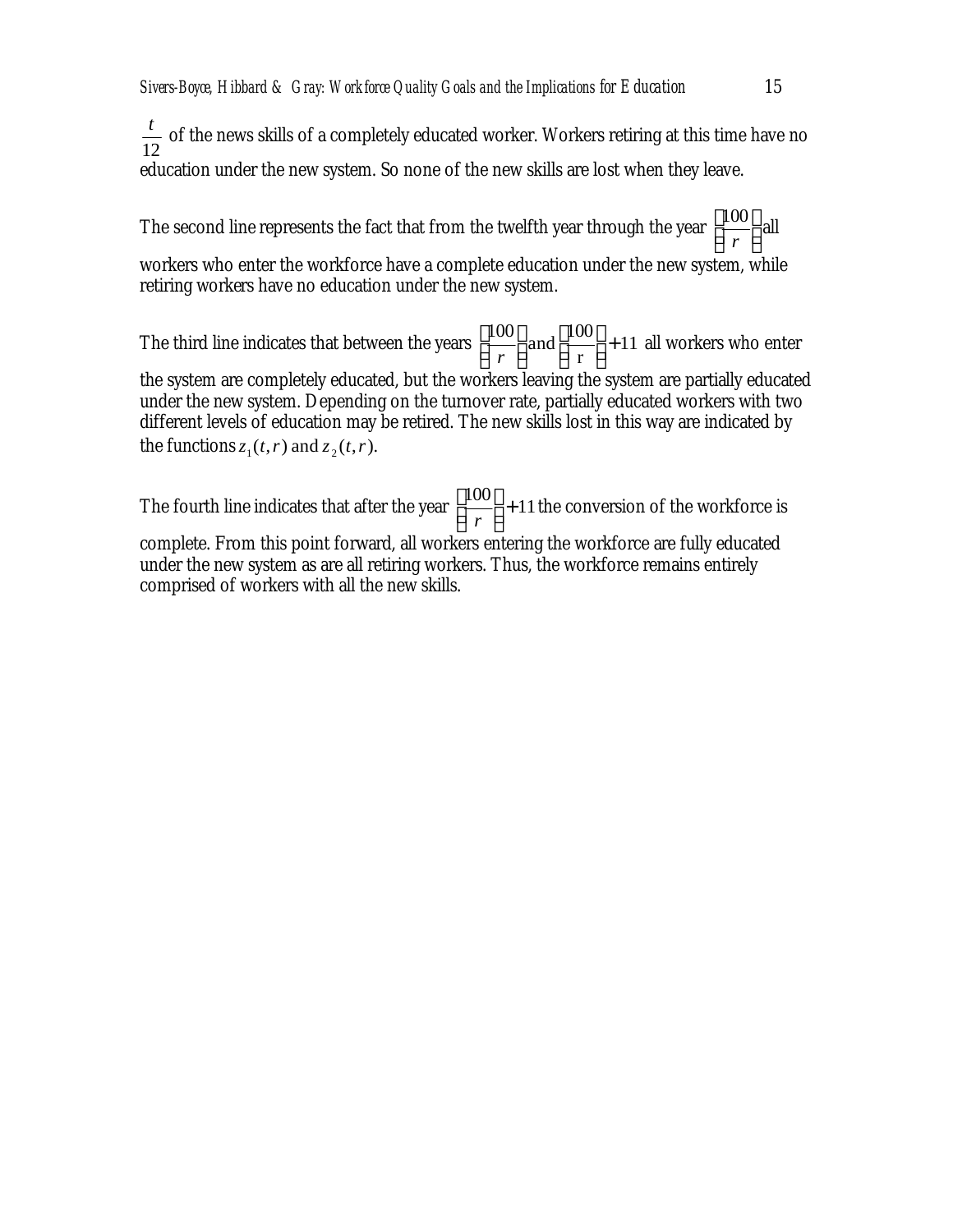### *Education Policy Analysis Archives* **http://epaa.asu.edu**

### **Editor: Sherman Dorn, University of South Florida**

Production Assistant: Chris Murrell, Arizona State University General questions about appropriateness of topics or particular articles may be addressed to the Editor, Sherman Dorn, epaa-editor@shermandorn.com.

### *EPAA* **Editorial Board**

**Michael W. Apple** University of Wisconsin

**Greg Camilli** Rutgers University

**Mark E. Fetler** California Commission on Teacher Credentialing

**Richard Garlikov** Birmingham, Alabama

**Thomas F. Green** Syracuse University

**Craig B. Howley** Appalachia Educational Laboratory

**Patricia Fey Jarvis**  Seattle, Washington

**Benjamin Levin** University of Manitoba

**Les McLean** University of Toronto

**Michele Moses** Arizona State University

**Anthony G. Rud Jr.** Purdue University

**Michael Scriven** Western Michigan University

**Robert E. Stake**  University of Illinois—UC

**Terrence G. Wiley** Arizona State University **David C. Berliner**  Arizona State University

**Linda Darling-Hammond**  Stanford University

**Gustavo E. Fischman** Arizona State Univeristy

**Gene V Glass** Arizona State University

**Aimee Howley** Ohio University

**William Hunter** University of Ontario Institute of Technology

**Daniel Kallós** Umeå University

**Thomas Mauhs-Pugh** Green Mountain College

**Heinrich Mintrop**  University of California, Berkeley

**Gary Orfield** Harvard University

**Jay Paredes Scribner** University of Missouri

**Lorrie A. Shepard** University of Colorado, Boulder

**Kevin Welner** University of Colorado, Boulder

**John Willinsky** University of British Columbia